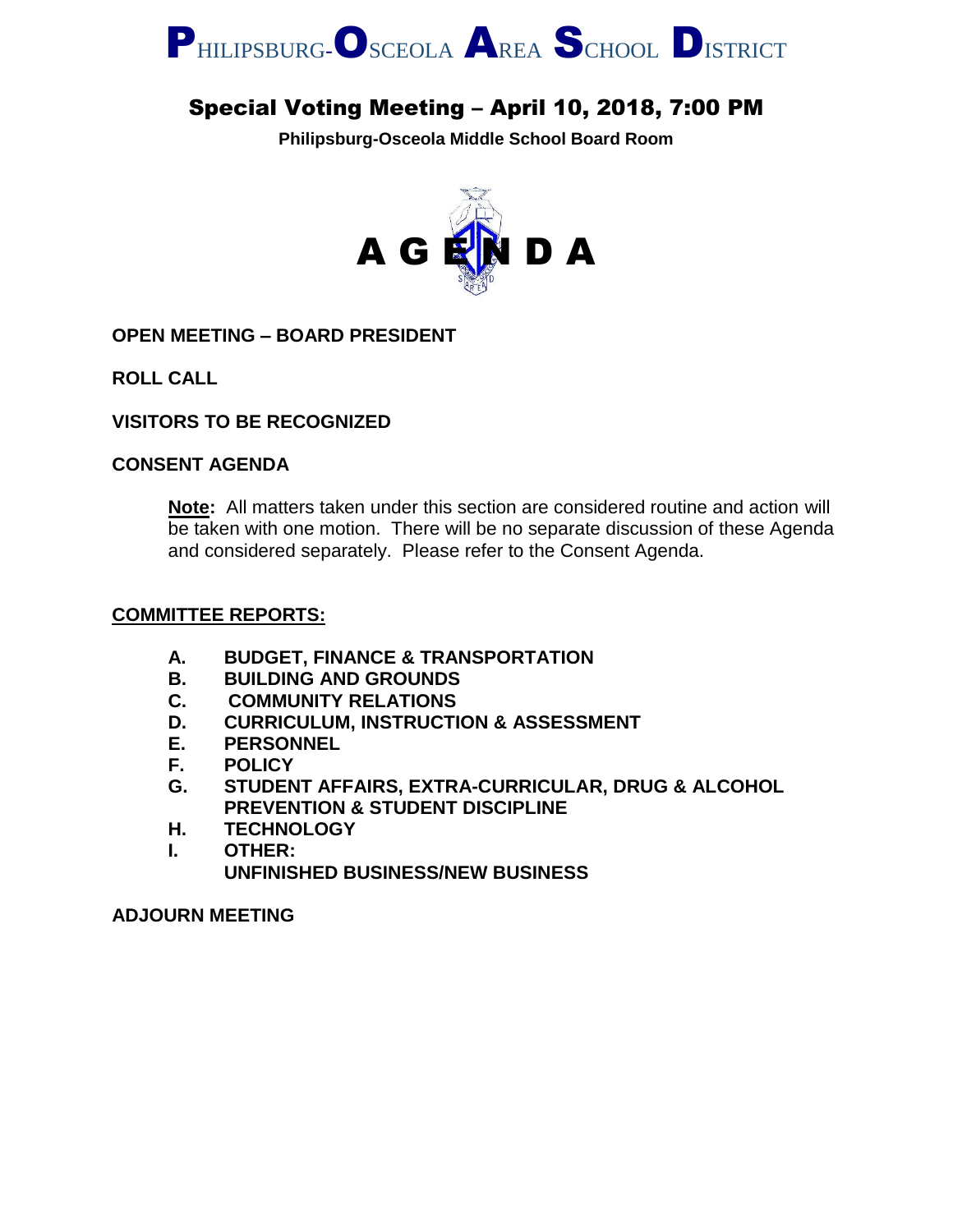# **EXECUTIVE SESSION**

**FOR PERSONNEL**

**&**

**QUESTEQ YEARLY PRESENTATION**

**Philipsburg Osceola Middle School Boardroom Beginning at 6:00 pm**